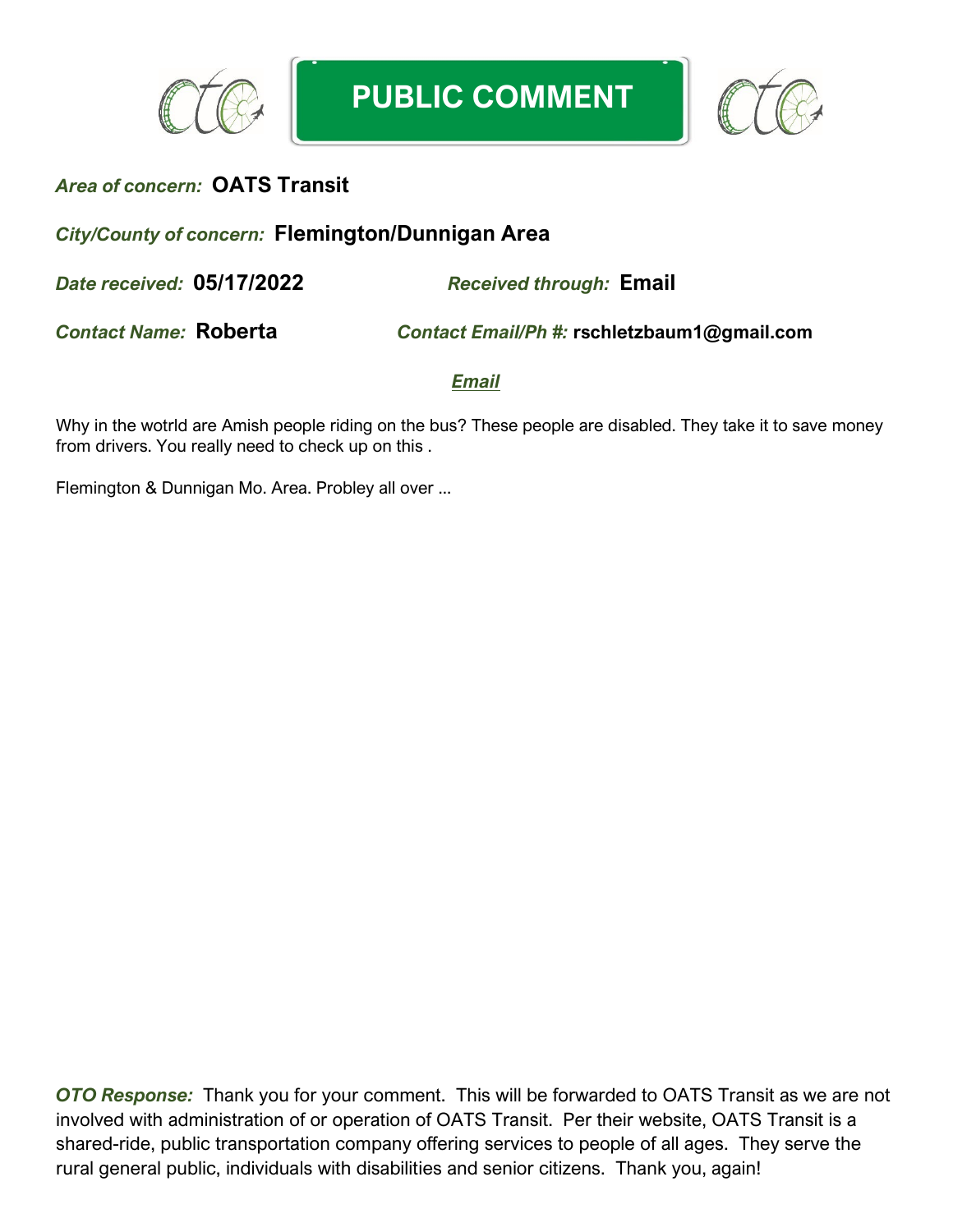

**PUBLIC COMMENT**



## *Area of concern:* **OATS Transit**

## *City/County of concern:* **OTO MPO Area**

*Date received:* **05/17/2022** *Received through:* **Email**

*Contact Name:* **Frank Campbell** *Contact Email/Ph #:* **frankandalene@gmail.com**

#### *Email*

at first thought this might be a good idea, but after considering the issue more thoroughly and thinking back to what I have seen in our neighborhood, I believe the money could be better utilized in other areas. I see many people using the OATS bus that are young, just to lazy to get out and get a job so they can pay their own way in getting around town. Unfortunately like almost all other government run programs there are multiple people taking advantage of the program and using services they should not be entitled to, but the program probably wants the higher number of users to justify their budgets.

*OTO Response:* Thank you for your comment. Public input is vital to the planning process. This information will be shared with our Technical Planning Committee, our Board of Directors, and forwarded to OATS.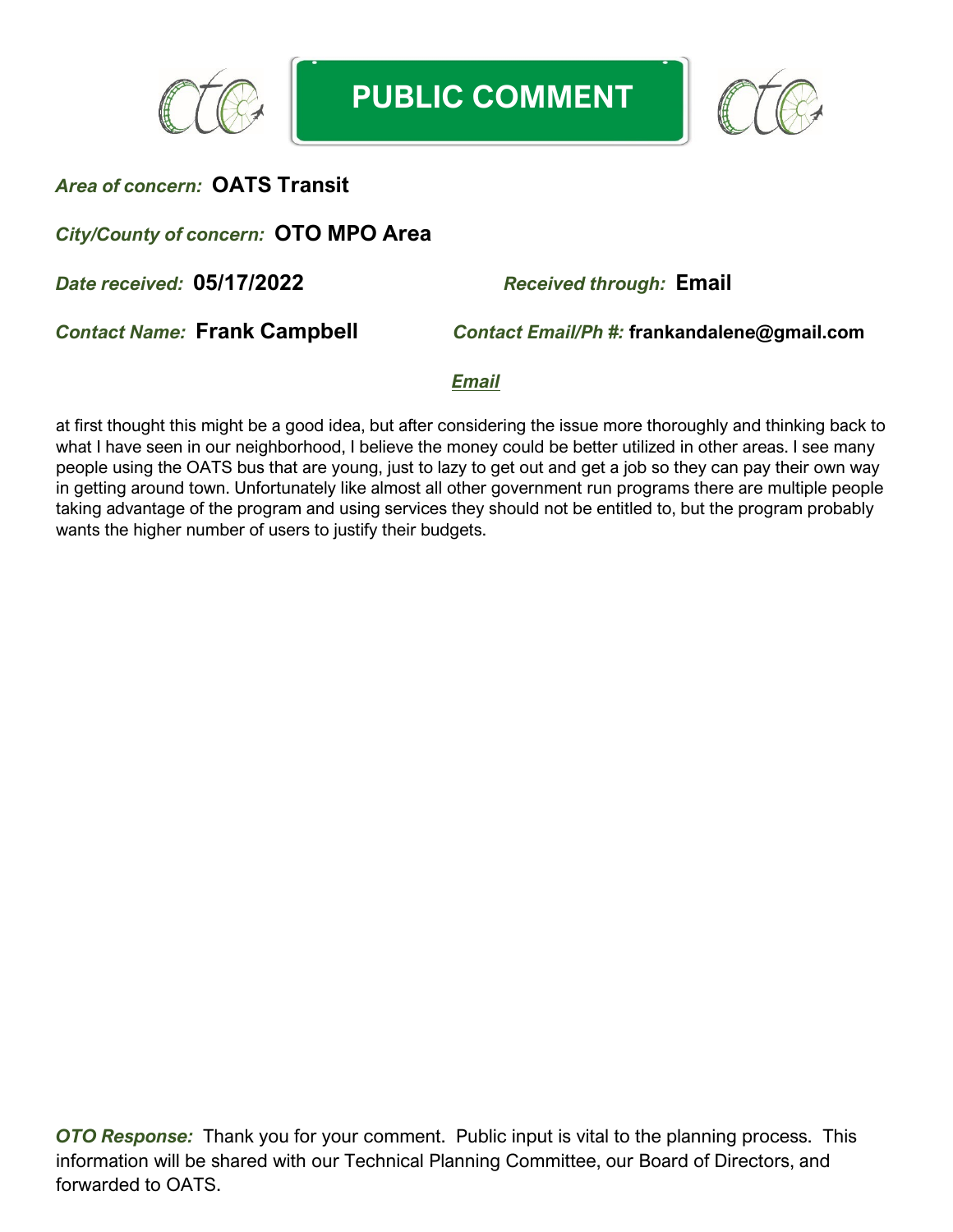



## *City/County of concern:* **OTO MPO Area**

## *Date received:* **05/17/2022** *Received through:* **Website Comment Form**

*Contact Name:* **Amy Garoutte** *Contact Email/Ph #:* **buehlerkc@gmail.com**

*Email*

I think it would be great for this funding to go to OATS for program expansion. As a mother of a disabled adult child who lives independently, I see the value in expanding services. OATS transport brings my daughter home from her part time job on weekdays, which allows her the ability to live independently more easily and relieves the burden on family since she is unable to drive. It would be great if the funds could help facilitate early morning transport to work and weekend transport to and from work.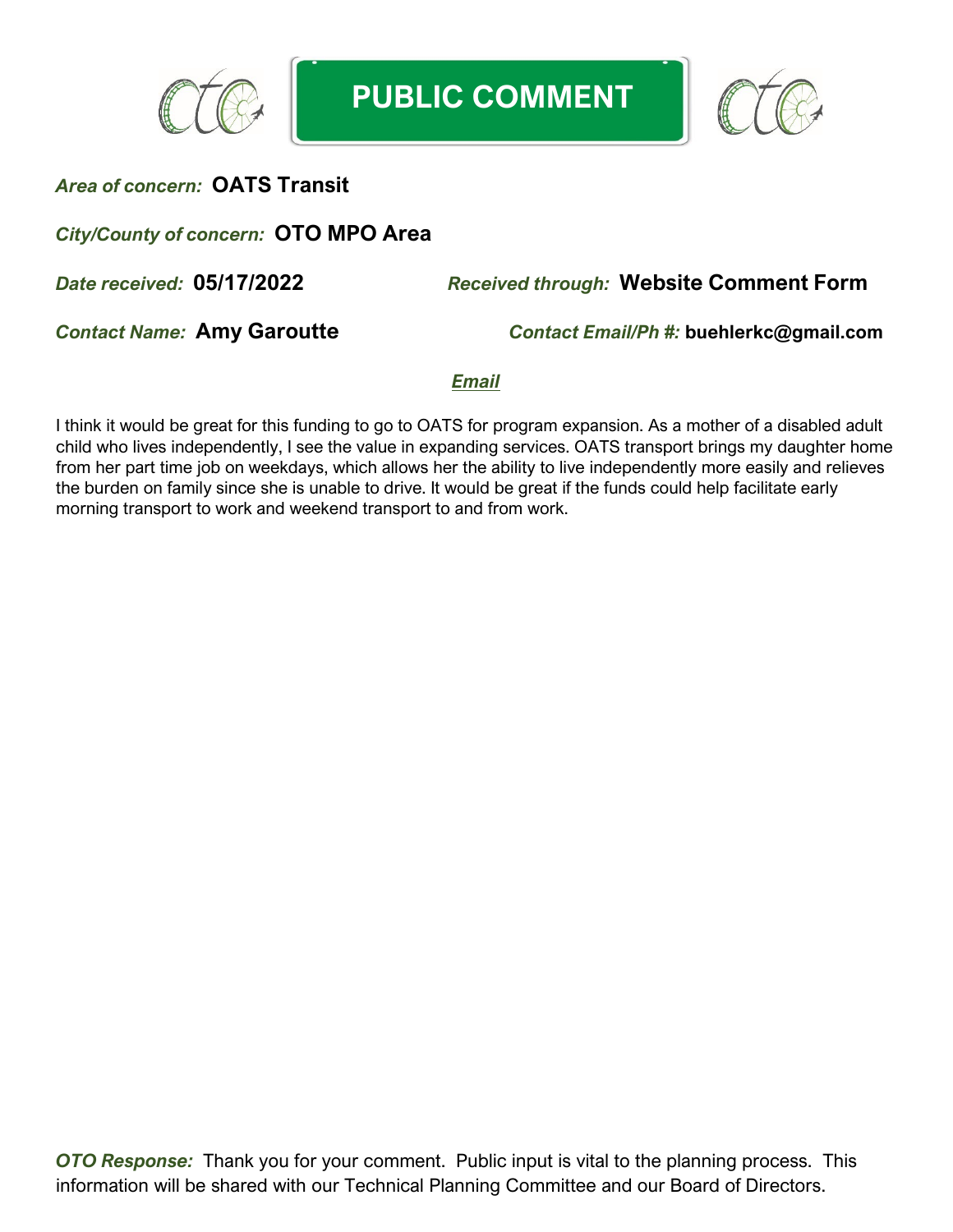



## *City/County of concern:* **OTO MPO Area**

*Date received:* **05/17/2022** *Received through:* **Website Comment Form**

*Contact Name:* **KM** *Contact Email/Ph #:* **Mnm40x@gmail.com**

*Email*

OATS drivers injure riders because they don't follow basic safety protocols. Then, they call the office before they can get the rider home make up a bunch of lies about the rider to get them in trouble so the office won't believe them. The office then ignores witnesses and tells them they are lying too and OATS continues to lie and refuses to take responsibility. They are repugnant liars who injure people, don't care, lie and turn vicious and hateful toward the people they should be apologizing yo and make up awful lies about them to get out of taking responsibility.

.don't give them more money to hurt more people and treat them the way they do. They didn't even care after Senator Blunt's office offered to help the rider. Executive Director responded on the internet FINALLY, but it was all for show and NEVER contacted the rider

Rip Off Report online has the incident.

Give them money and you bear responsibility when they do it again.

*OTO Response:* Thank you for your comment. Public input is vital to the planning process. This information will be shared with our Technical Planning Committee and our Board of Directors.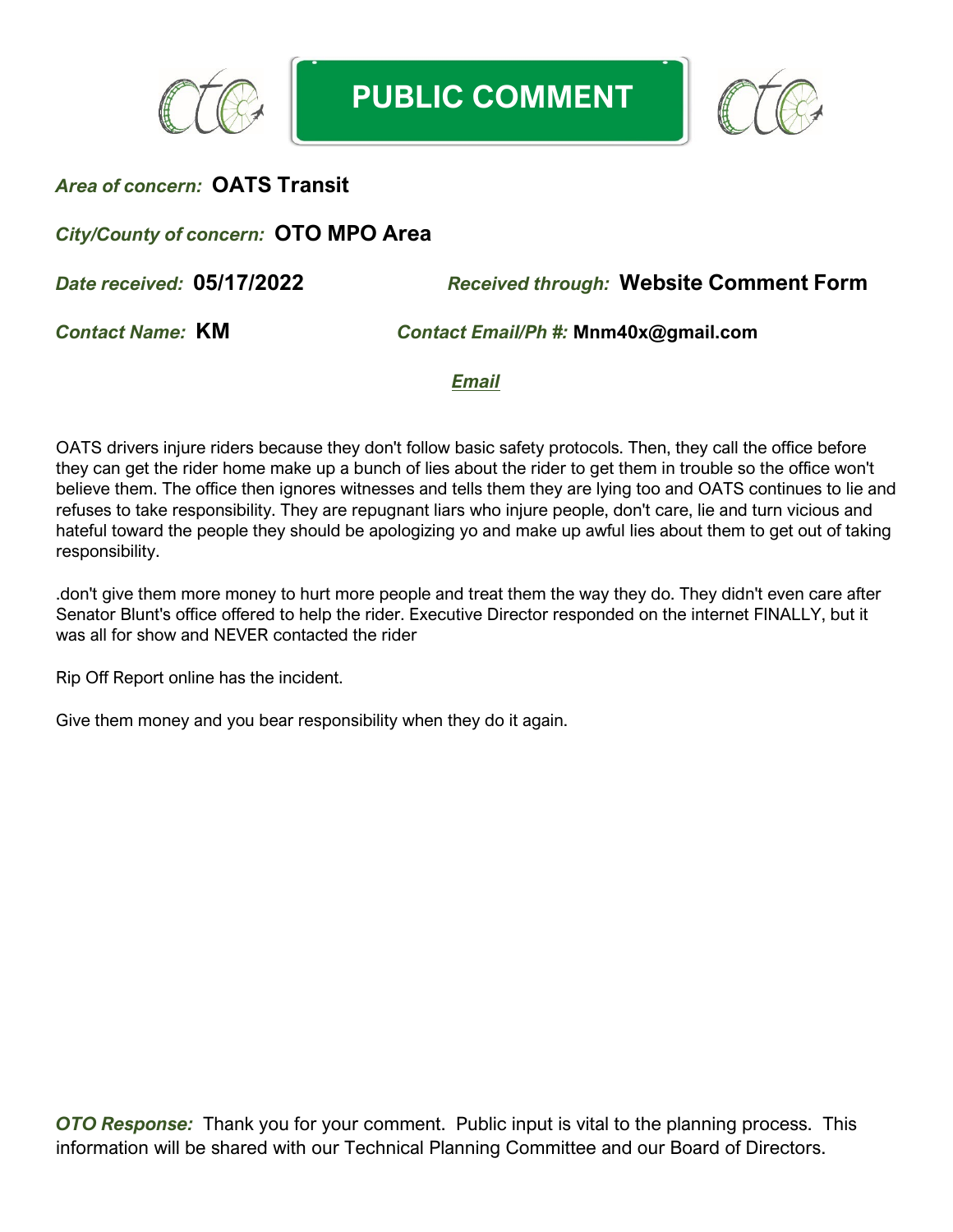



## *City/County of concern:* **OTO MPO Area**

*Date received:* **05/17/2022** *Received through:* **Website Comment Form**

*Contact Name:* **N. Quinn** *Contact Email/Ph #:* **nitaquinn123@gmail.com**

*Email*

My husband rides the OATS bus to Springfield for medical treatments. The way they run things is mind blowing, such a waste of resources. They are like watching someone herding cats. You call the office to make an appointment for a ride, there is always turnover, no one seems to know what's going on in the offices. The only people that have a clue is the bus drivers! Don't reward bad management of funds by giving them more money. They need to straighten out from the top down!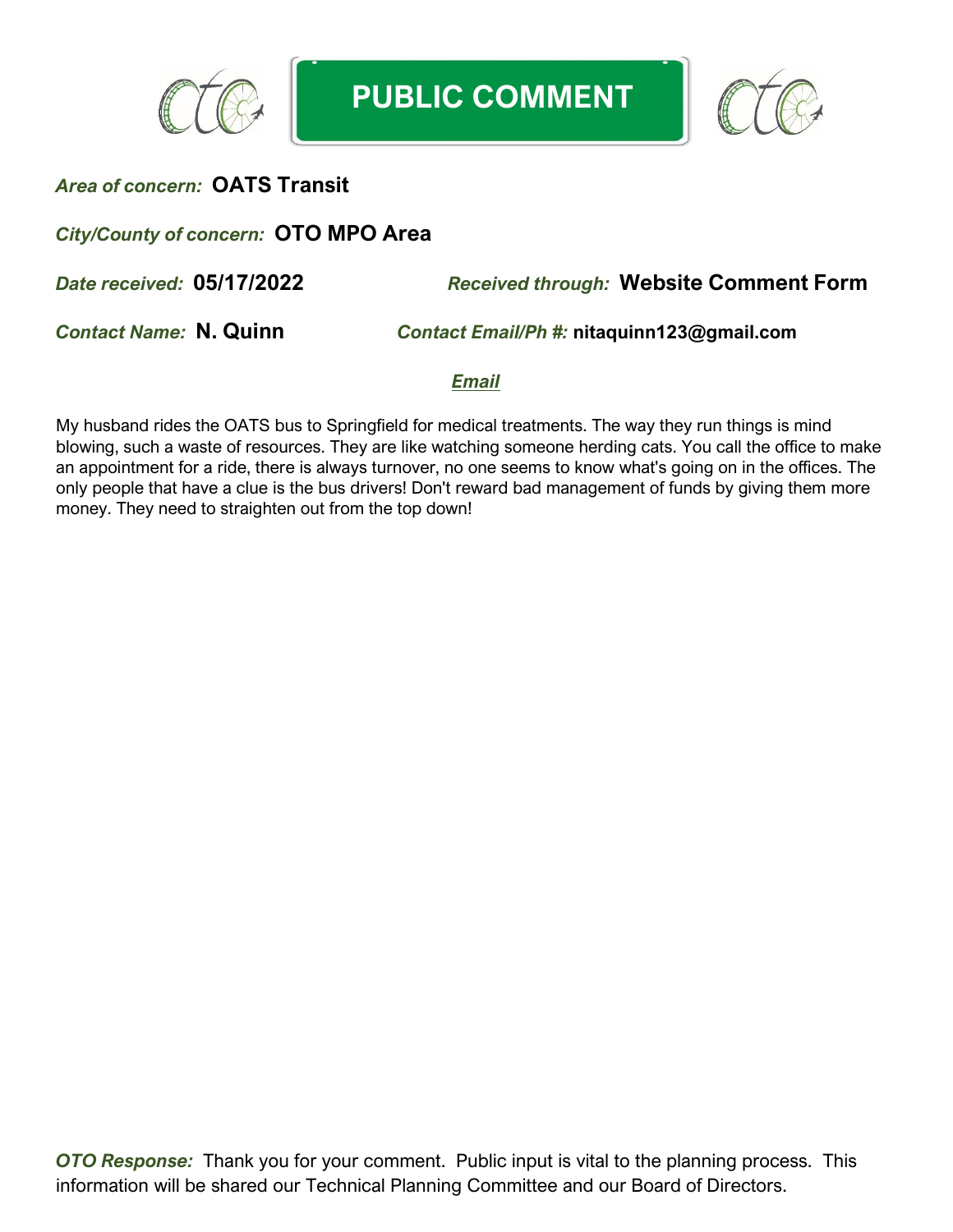

**PUBLIC COMMENT**



## *Area of concern:* **OATS Transit**

*City/County of concern:* **OTO MPO Area**

*Date received:* **05/17/2022** *Received through:* **Website Comment Form**

*Contact Name:* **Terry Smith** *Contact Email/Ph #:* **TSMITH0693@YAHOO.COM**

*Email*

YOU HAVE NOT MENTIONED THE AGE RESTRICTION. WHEN I BECAME DISABLED AND COULD NO LONGER DRIVE, I USED THE OATS YO GET TO DOCTORS WHEN LEGISTICARE OR THE DAV COULD NOT GIVE ME A RIDE. I ALSO USED THEM TO GO THE THE SALVATION ARMY WHEN I VALENTEERED. THEN WHEN I TURNED 57 I WAS TOLD I COULD NOT RUDE ANYMORE BECAUSE I WAS NOT 65. SO.... DO YOU STILL HAVE TO BE 65???

*OTO Response:* Thank you for your comment. Here is a link to the OATS FAQ's webpage: [https://www.oatstransit.org/faq-s.](https://www.oatstransit.org/faq-s) Per their website, they offer services to people of all ages. Please contact OATS directly with any service questions.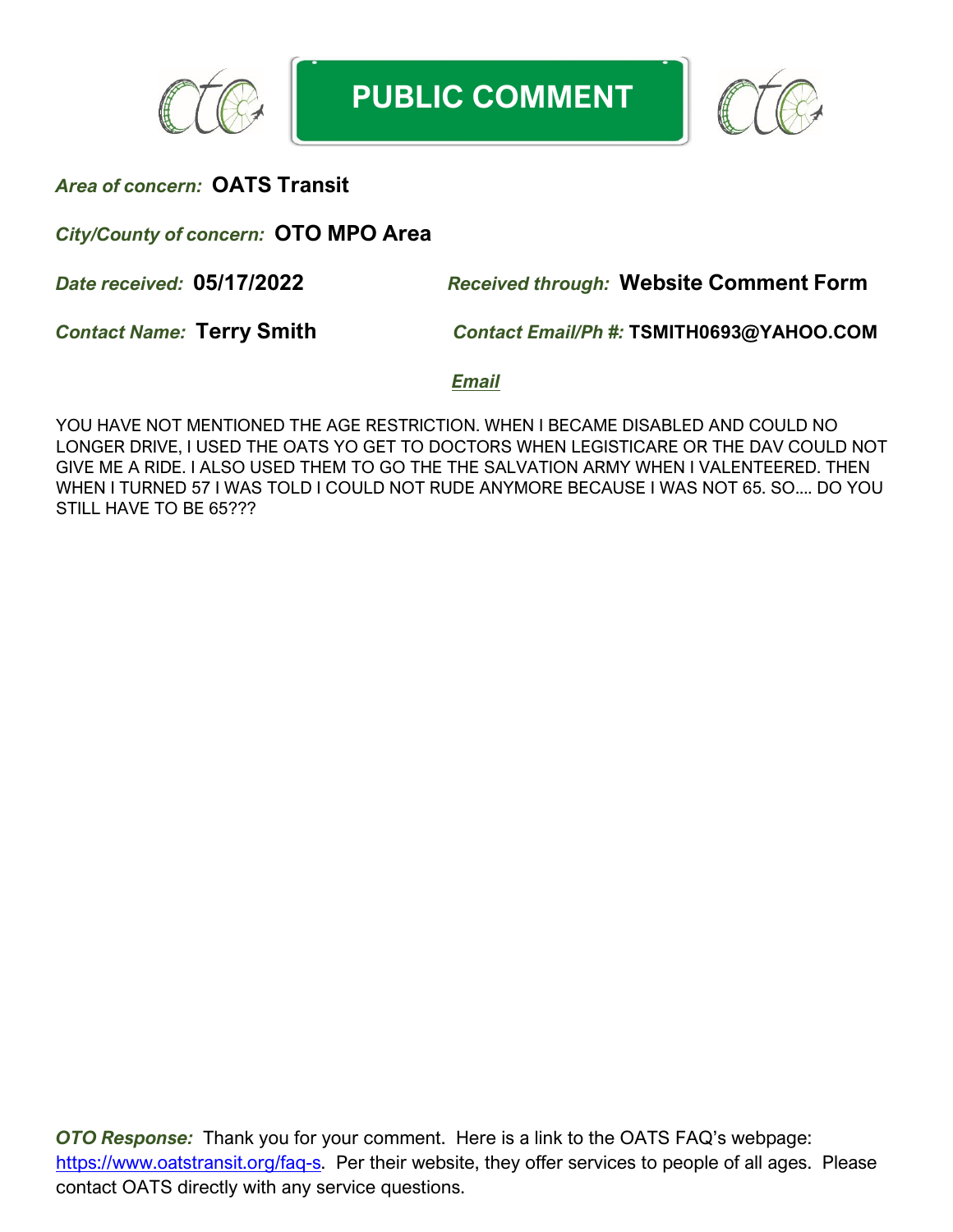



## *City/County of concern:* **OTO MPO Area**

## *Date received:* **05/17/2022** *Received through:* **Website Comment Form**

*Contact Name:* **Carol Thompson** *Contact Email/Ph #:* **cegatmo@gmail.com**

#### *Email*

The OATS buses are too big and difficult to board. Seniors want interaction with familiar people and choices in destinations and services. Being dropped off at WalMart with "orders" of a time you'll be picked up is not a quality service. That huge bus coming to one's home is embarrassing and violates privacy most seniors value.

What is needed are cars and small vans. Seniors need vetted drivers who pick up the same 3 or 4 people on the same day each week for a shopping outing and perhaps socializing at one of the regulars' residence for an hour before everyone is taken home. Knowing who you are going out with and not having an embarrassing "advertisement" pull in to your driveway would meet a need and increase use of the service. Seniors also need rides to medical appointments and other service providers that a regular driver could coordinate with others needing similar transportation. Drivers would have more variety each day with a different group of people and different destinations. A service more like UBER, but with small groups, is what is needed.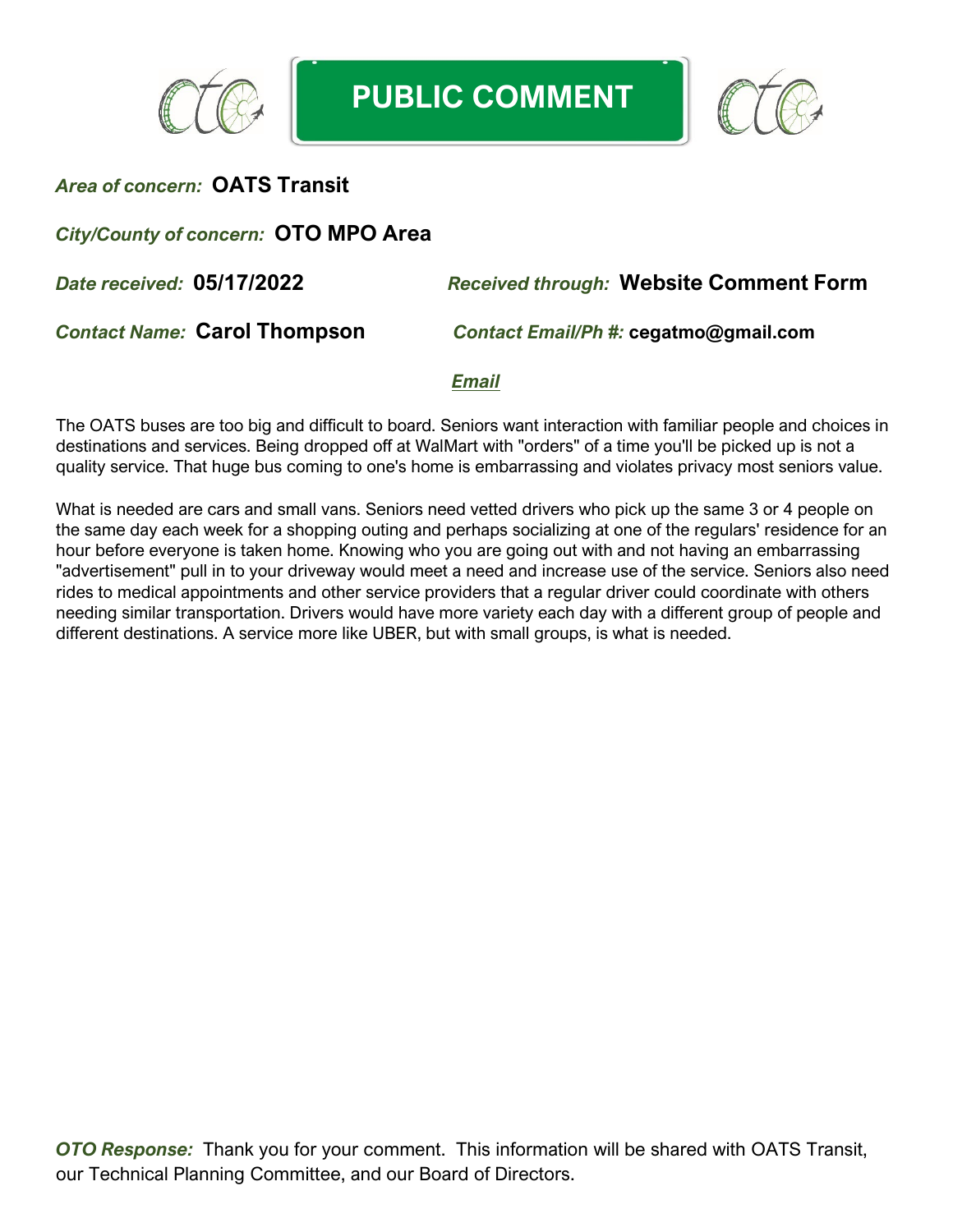



## *Area of concern:* **Finley Falls Crossing**

## *City/County of concern:* **Outside the OTO MPO Area**

*Date received:* **05/17/2022** *Received through:* **Website Comment Form**

*Contact Name:* **Rich Carter** *Contact Email/Ph #:* **carter.rich@gmail.com**

*Email*

The Burnet Road Ford at Findley Falls is a dangerous water crossing with no warning for strangers. So far, only an Amish buggy has been washed down. This needs to me a bridge. When the water is high, it is about a 30 minute detour got the Amish.

**OTO Response:** Thank you for your comment. This crossing does not fall within our Metropolitan Planning Area. Please contact the county it is located in. I have included a map below of our MPO area.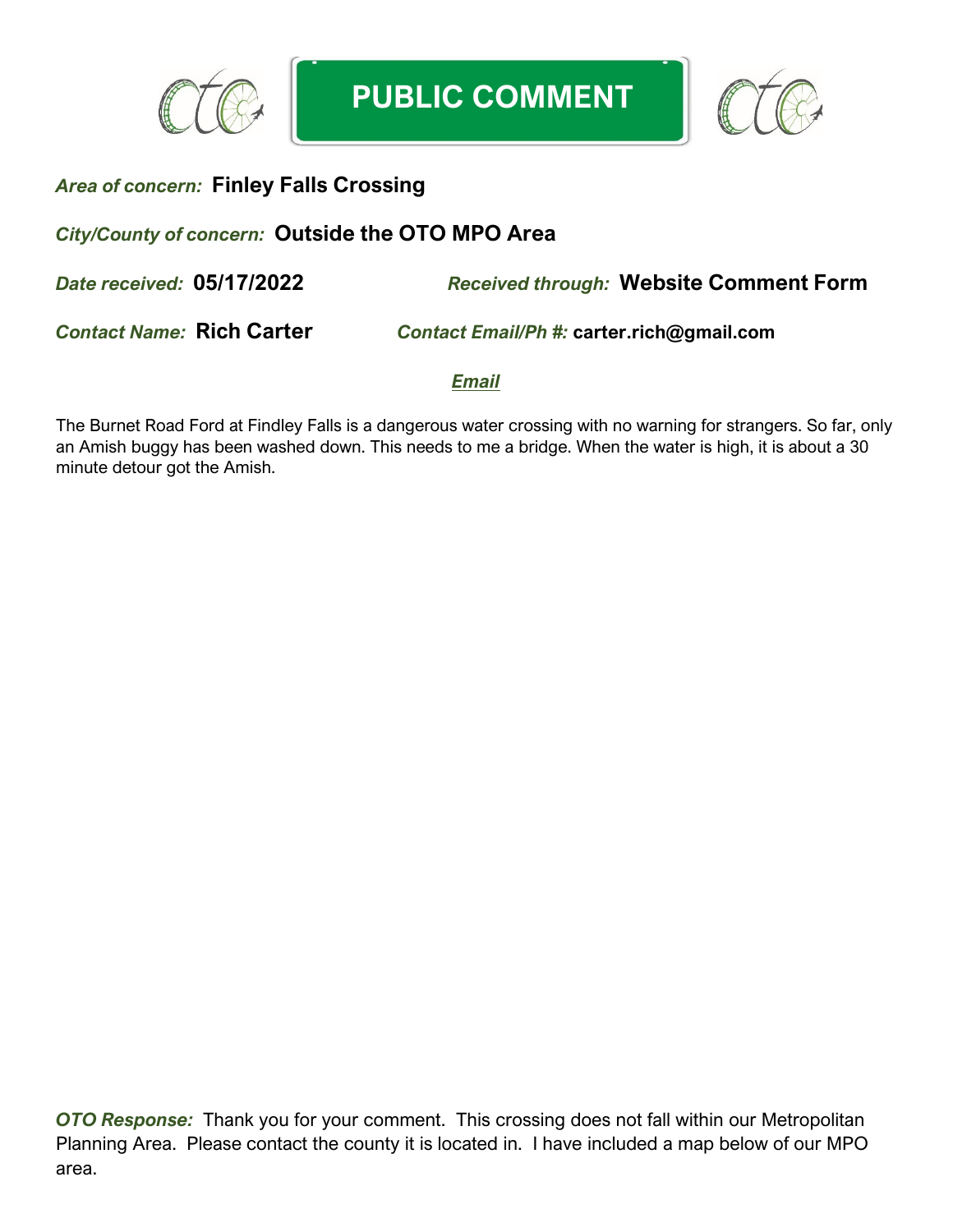



# *Area of concern:* **Highway 160 and Farm Road 192**

*City/County of concern:* **Greene County**

*Date received:* **5/18/2022** *Received through:* **In-person**

*Contact Name:* **Russ Kisling** *Contact Email/Ph #:* 

### *Suggested Overpass*



## *OTO Response:* **Spoke with Ms. Longpine**